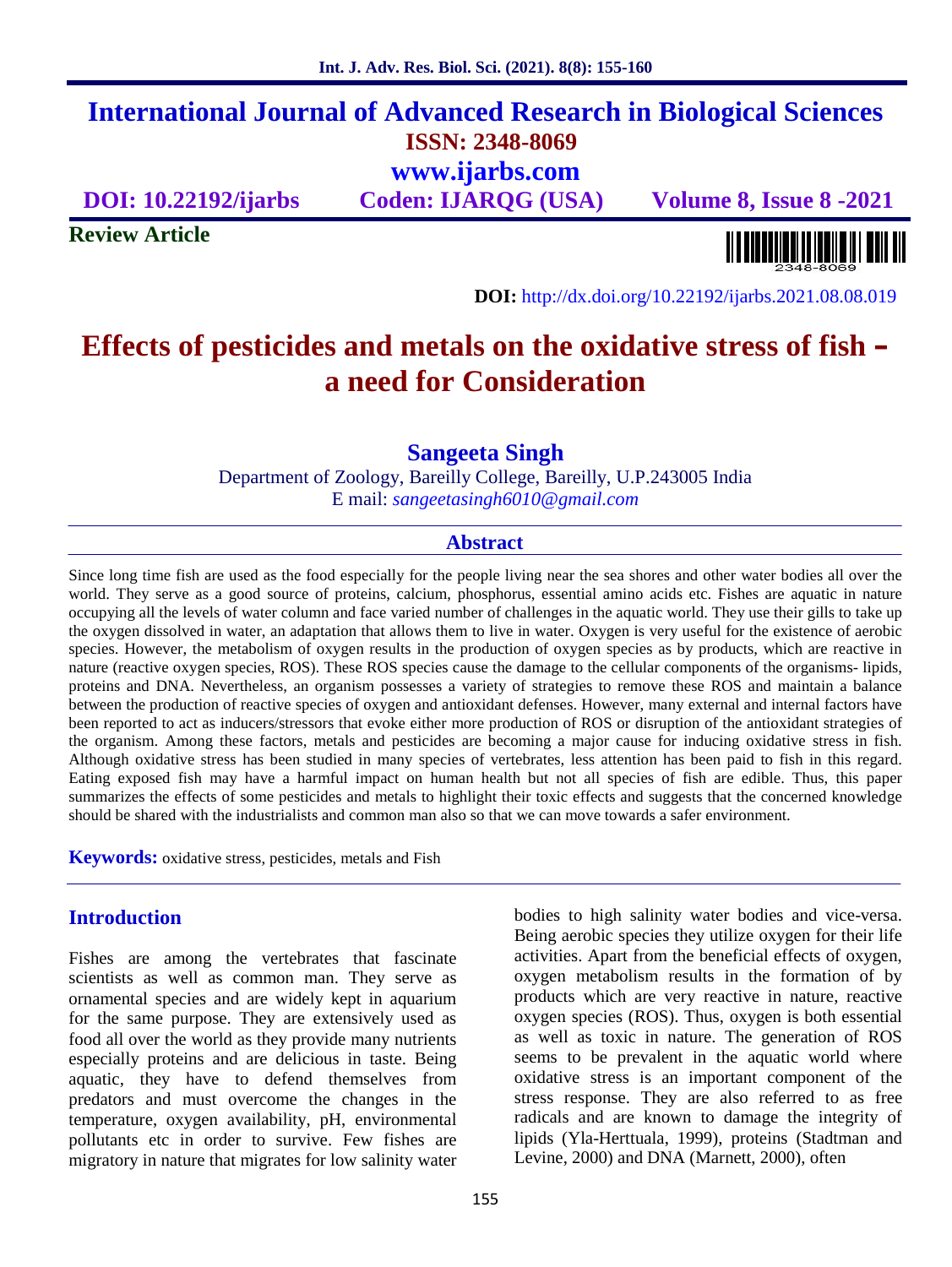leading to cumulative injury. Intracellular production of ROS reacts with proteins, lipids and DNA and destroys their functions resulting in oxidative stress.

Fish tissues contain high level of polyunsaturated fatty acids. Thus, they are considered to be the easy targets for the free radical oxidation due to the presence of many double bonds. Study of oxidative stress in fish is important because of the properties of the water environment and its relationship with organisms (Winston and Di Giulio, 1991; Kelly et al., 1991;, Nikinmaa and Rees, 2005). Like other vertebrates, fish possess an antioxidant defense system (Wilhelm, 1996; Aksnes and Njaa, 1981) and low molecular weight antioxidants. In most fish, liver, kidney and gills are more important than red muscle in contributing towards the generation of ROS (Jos et al., 2005). Fish also possess metallothioneins, low molecular proteins rich in cysteine residues that provide protection to fish by binding to metals, including copper, cadmium mercury, silver, lead etc (Hamer, 1986).

# **Reactive Oxygen Species (ROS)**

ROS include superoxide anion (O<sub>2</sub>), hydrogen n peroxide  $(H_2O_2)$  and hydroxyl radical ( $OH$ ) and others that are reported to have deleterious effects on living organisms (Halliwell and Gutteridge, 1984). **Superoxide anion** itself is harmful to cellular structure and function and also generates other oxygen reactive species. Its activity is known to depend on the environment and pH (Kohen and Nyska, 2002). Dismutation of the super oxide anion results in the production of another reactive oxygen species,  $H_2O_2$ . Though not free radical by definition  $H_2O_2$  it can cause damage to the cell at a relatively low concentration. They can freely dissolve in aqueous solution and can easily penetrate biological membranes affecting the cell either directly or indirectly (Kohen and Nyska, 2002). Indirectly, they serve as a source for more deleterious species such as OH and HCLO. Directly,  $H_2O_2$  is capable of oxidation of DNA and lipids, inactivation of enzymes and degrading haem proteins. The **hydroxyl radical** is supposed to be the most important ROS detected in natural waters and is highly reactive. The reactive oxygen species can be generated from both exogenous and endogenous sources. Exogenous sources for the generation/production of ROS include ionizing and non- ionizing radiations, food, drugs, pollutants, xenobiotics and others. The invasion of bacteria and virus might also result in the production of reactive species of oxygen. A large number of variety of

xenobiotics including pesticides produce ROS as a by product of their metabolism *in vivo.* Endogenously, ROS are mainly produced by metabolism (mitochondria) and under diseased condition e.g. metal disorders, cancers etc. Mitochondrial respiration is the main endogenous source of ROS.

# **Pesticides and Oxidative stress in Fish**

Fish are bound to get exposed to pesticides as they are released in the aquatic environment due to the activities of humans. Studies have reported that several pesticides besides other stressors may induce oxidative stress in fish. However, the mechanism by which a pesticide poses its effect may be different and may affect the fish differently. Pyrethroid pesticides that include deltamethrin, cypermethrin and lambda cyhalothrin mainly cause pathological effects in the gills, liver and muscles in fish (Yang et al., 2020). They are strictly banned in most countries but still are in use. They are reported to be highly toxic in nature and alter the activities of antioxidant enzymes making the fish more sensitive to oxidative effects of other environmental pollutants. As fish lack pyrethroids metaboling enzyme, carboxylesterase, its toxicity persists for longer time when they are exposed to pyrethroids. Oxidative stress plays an important role in the neurological, reproductive and development toxicity caused by pyrethroids (Yang et al., 2020).

DDT is reported to mainly affect livers of fish and cause increase in the lipid peroxidation products or protein carbonyl derivatives with a decrease in GSH concentration. Exposure to low concentration of both methylmercury and DDT in *Hoplias malabaricus* produced greater effect than isolated exposure. Hexachlorobenzene (HCB) was introduced for its use as pesticide in 1945. It is reported to get accumulated in the tissues which are rich in lipids, mainly affecting liver (Marc et al., 2017). Though it is less toxic, it has cancer causing capacity (carcinogen) in humans. Exposure to HCB causes the release of ROS, responsible for inducing oxidative stress. A severe oxidative stress was observed after 5 days of exposure (Song et al., 2006). Many pesticides can cause oxidative stress besides inducing teratogenicity and embryotoxicity in fish species. Effect of endosulfaninduced oxidative stress has been studied in many fish species. In *Oreochromis niloticus,* endosulfan decreased the levels of antioxidant enzymes catalase, SOD, glutathione peroxidase and glutathione. Similar results were obtained in all the organs studied in fresh water fish, *Channa punctatus*. However, pre acclimatization of these fishes to copper before the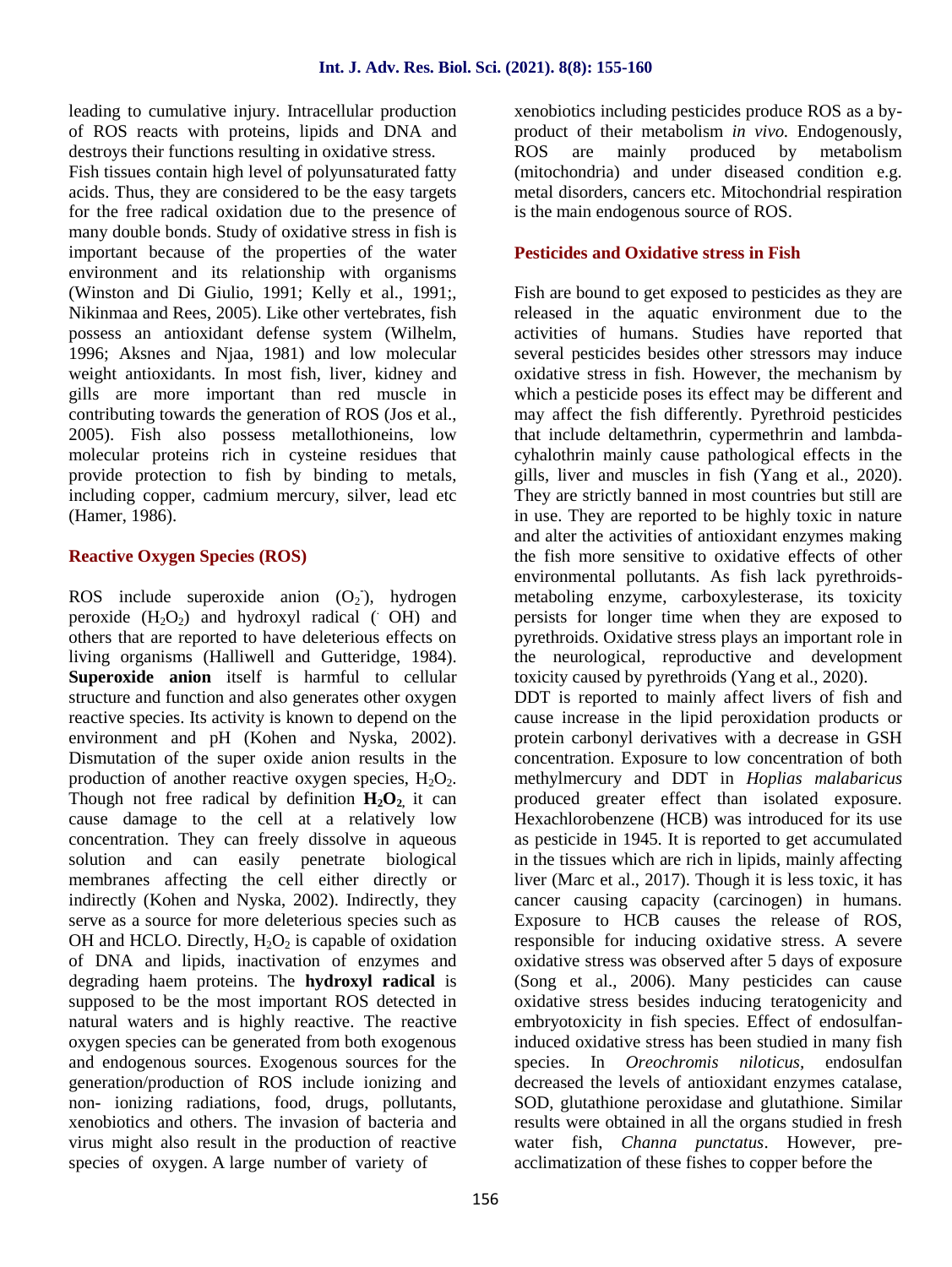exposure to endosulfan resulted in the protection of liver only (Pandey et al., 2001). Levels of antioxidant enzymes were also modulated in accordance with the oxidative damage. Fish *Channa striatus* etc. Majority of the pesticides cause oxidative stress in fish liver, gill and fish muscle, liver being the most affected organ. Oxidative stress induced by other pesticides have also been studied, namely trichlorfon, fenthion, chloropyriphos, Cypermethrin, rotenone etc. Most of the pesticides have been reported to induce oxidative stress the liver of fish. However, Fenthion and Azinphosmethyl caused oxidative stress in the fish brain besides affecting gills and kidney.

#### **Metals and Oxidative stress in Fish**

Metals are one of the important stressors that induce oxidative stress in organisms. Aquatic organisms are also exposed to the stress imposed by these metals, especially heavy metals as they exist as contaminants of the aquatic environments worldwide. Industrial waste, motor traffic, advanced agriculture, mining are the main sources of metal disposal to the environment. Metals disposed off in the water bodies result in their accumulation in the tissues of aquatic organisms, including fish. Fish can get contaminated by metals through body surface, the gills and digestive tract (Tao et al., 2001; Kamunde et al., 2002). It is the need of the hour to have cumulative knowledge about the oxidative stress in fish as they inhabit all the levels of water bodies and forms top part of aquatic food chain and also serve as food source for humans all over the world. Eating of contaminated fish will be harmful for the human health. The most common mechanism for the formation of hydroxyl ion is the metal catalyzed reaction (Halliwell and Gutteridge, 1984). Sea water is known to contain metals, thus this reaction can take place in sea water generating hydroxyl ions (Kim et al., 1999). The amount of dissolved metal strongly depends on the pH of water. Out of variety of metals involved in inducing the oxidative stress in fish, the most important ones are copper (Cu), mercury (Hg), lead (Pb), iron (Fe), chromium (Cr) and cadmium  $(Cd^{2+})$ .

#### **Copper**

Copper (Cu) is found to occur naturally in soil and water. Besides being essential, it is also toxic to fish and its toxicity varies with the physic-chemical properties of water such as suspended particles, pH, alkalinity, hardness and organic compound content. Copper appears to have greatest toxicity in fresh water

and lowest being at iso-osmotic salinities. Exposure to copper causes oxidative damage in the gill, liver and intestine of many fish species, characterized by protein carbonyls; lipid peroxidation and DNA damage products in the affected organ (Ransberry et al., 2015). In Zebra fish exposure to sub lethal dose of copper resulted in the elevated levels of protein carbonyls in the gills and liver. An increase in super oxide dismutase (SOD) and a reduction in catalase (CAT) activity were also obtained (Criag et al., 2007). Exposure to copper for the forty eight hours in *Piarctus mesopotamicus* showed similar results. Copper is also reported to increase the levels of ROS, resulting in DNA damage. Copper induces the oxidative stress in the fish brain also resulting in the increase in brain ROS production, lipid peroxidation and protein oxidation (Jiang et al., 2014). It has the capability to bind thiol- containing molecules such as glutathione. Depletion of total GSH was observed in the livers of *Gasteroteus aculeatus* exposed to copper sulphate with the concomitant increase in the activities of enzymes, glutathione peroxidase, SOD, and CAT within the first week of exposure to copper sulphalte. This was associated with the accumulation of copper in the liver. Besides fish liver, the depletion of GSH has also been reported in the fish muscle. Copper is thus, can be interpreted as an inducer of oxidative stress in fish by catalyzing the formation of ROS, causing lipid peroxidation and DNA damage.

# **Mercury**

Mercury is released from the natural and anthropogenic sources to the environment (Clarkson and Magos, 2006). Like copper, mercury also reacts with the thiol groups of GSH and induces its depletion resulting in the oxidative stress in tissues (Stohs and Bagchi, 1995). Mercury has been reported to interfere with the antioxidant protection of gills of fish, depleting glutathione peroxidase and superoxide dismutase activities in mercury contaminated area. Mercury exists in two forms, organic (methylmercury) and inorganic forms (mercurous, mercuric) in nature. Several field studies reported that methylmercury induced oxidative stress. Both the forms of mercury are able to generate ROS (Larose et al., 2008; Mieiro et al., 2010). Oxidative stress induced by inorganic mercury is characterized by increased lipd peroxidation and protein carbonyl content and its accumulation in all the fish tissues studied (gills, liver, heart and white muscle), gills being the most affected tissue (Monteiro et al., 2010).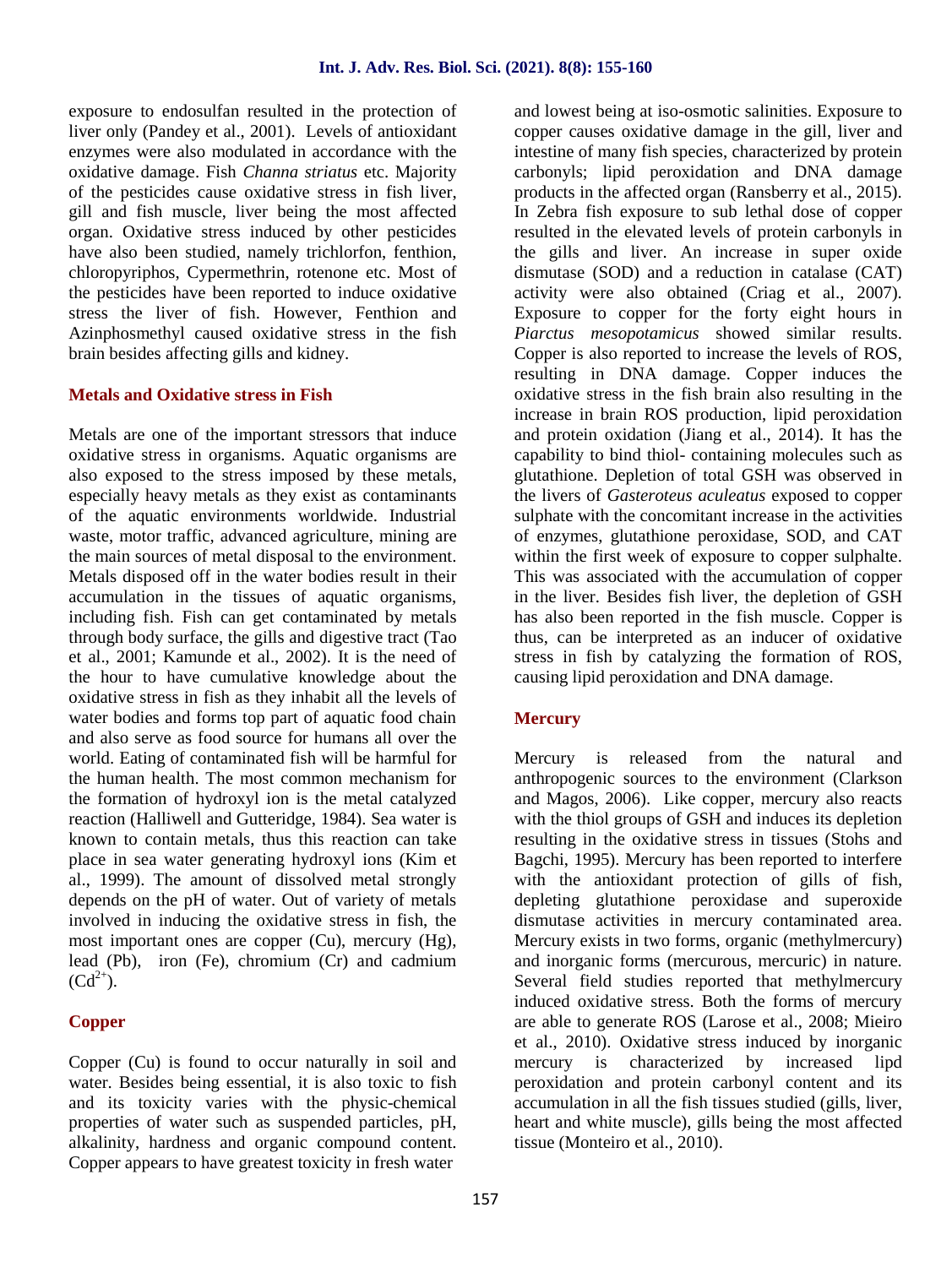#### **Lead and Arsenic**

Water borne Lead is harmful metal for aquatic animals. It has the ability to accumulate in the tissues of fish viz. gills, intestine, liver and muscle depending on the type of water (fresh or marine and the nature of exposure (water borne or dietary borne). Exposure to the high concentrations of lead results in the significant decrease of antioxidant enzymes. Lead can induce its effects directly or indirectly through the formation of complexes with selenium to decrease GPx activity (Eract et al., 2001). Intraperitoneal administration of lead in fish *Halobatractus didactylus* resulted in the increased levels of metallothionein (MT) but decreased lipid peroxidation in the liver after 10 days of injection of lead (Campana et al., 2003). Arsenic exists in three major forms inorganic, organic and arsine gas. Inorganic arsenic is considered to be more toxic than the organic form. It is one of the components of many pesticides. Continuous exposure to low concentrations of arsenic results in its accumulation mainly in the liver, kidney and intestine of fish. It is absorbed through gills and is reported to induce oxidative stress via the generation of both ROS and RNS (reactive nitrogen species). Besides the generation of reactive species, arsenic disrupts the antioxidant system. Exposure to arsenic for 10 days in Indian catfish, *Clarias batrachus* resulted in the increased lipid peroxidation levels and excessive production of hydrogen peroxide (Bhattacharya and Bhattacharya, 2007).

#### **Iron, Chromium, Selenium and other metals**

Iron is essential trace element and performs many biological functions. However, excess Iron (> 1ppm in water and 100 ppm in fish tissue) is reported to induce oxidative stress. Excessive uptake of iron can cause the formation of ROS via Fenton reaction and result in DNA damage, lipid peroxidation and oxidation of proteins (Valko et al., 2005). Xenobiotics are known to release bound iron, enabling it to produce free radicals (Stohs and Bagchi, 1995). Interestingly, nano iron is known to cause increased levels lipid peroxidation and changes in oxidant enzyme activity in embryonic and adult *Oryzas latipes* (Li et al., 2009). Chromium gains entry into water bodies through effluents discharged from industries such as textiles, ore mining, dyeing, medical industries, metallurgy, electroplating etc. It is found mainly three oxidation states- Cr (II), Cr (III) and Cr (VI) (Bakshi and Panigrahi, 2018). Out of these, Cr (VI), hexavalent chromium is the most toxic as it can readily pass

through the membranes and get reduced to trivalent state inside the cell. Exposure to low concentrations of hexavalent chromium induces excess production of ROS and affected the activities of antioxidant enzymes. Both the hexavalent and trivalent ions were found to induce oxidative stress in goldfish (Kubrak et al., 2010). DNA damage has been reported in the tissues of salmon *Onchorhyncus tshawytscha* after the chronic exposure to hexavalent chromium. Similar results were observed in the erythrocytes of *Micropterus salmoides* upon exposure to hexavalent chromium in water and diet (Kuykendall et al., 2006). Major source of selenium is coal mining. Selenium is toxic to fish at high doses and is known for the generation of ROS.

# **Conclusions**

Oxidative stress is induced by pesticides and metals because of their ability to get accumulated in the tissues/ organs of fish, liver being the most affected organ.Other organs affected are gills, kidney, intestine, heart and brain. Only few studies reported oxidative stress in the fish brain. Fish like other organisms have antioxidant mechanisms to overcome the harmful impact of oxidative stress. Pesticides and metals may either generate ROS (directly or indirectly) and act as pro- oxidants or attack the antioxidant mechanisms of exposed fish. Study of oxidative stress in fish provides information about the pollution status/environment of the concerned area. Few studies reported that the pretreatment with a metal provides the protection against oxidative stress induced by a pesticide. Moreover, existence of co-pollutants may cause excessive oxidative stress in fish. Thus, this paper suggests the need of combination studies as they will be closer to the conditions prevailing in natural environment and emphasizes on the strict implementation of proper disposal protocol for various industries so that contamination of the environment can be reduced.

# **References**

- 1. Aksnes A and Njaa LR Catalase, glutathione peroxidase and superoxide dismutase in different fish species. Comparative Biochemistry and Physiology, 1981, 698: 893- 896.
- 2. Bakshi Aand Panigrahi AK. A comprehensive review on chromium induced alterations in fresh water fishes. Toxicology Reports, 2018, Vol 5: 440-447.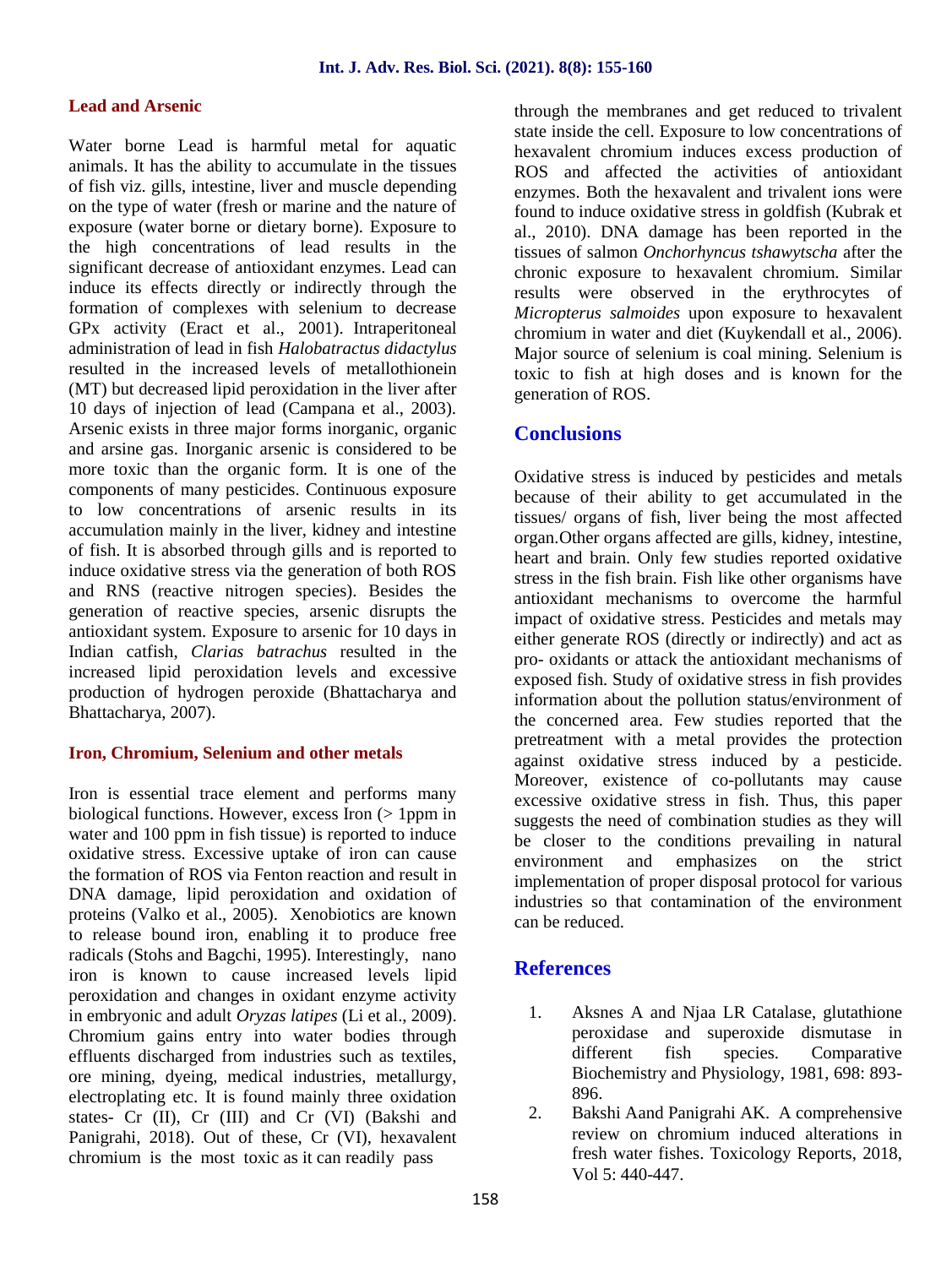- 3. Bhattacharya A and Bhattacharya S. Induction of oxidative stress by arsenic in *Clarias batrachus*: Involvement of peroxisomes. Ecotoxicology and Environmental safety, 2007, 66: 178-187.
- 4. Campana O, Sarasquete C and Blasco J. Effect of lead on ALA-D activity, metallothionein levels, and lipid peroxidation in blood, kidney, and liver of the toad fish *Halobatrachus didactylus*. Ecotoxicology and Environmental Safety, 2003, 55: 116-125.
- 5. Clarkson TW and Magos L The toxicology of mercury and its chemical compounds. Crit Rev Toxicol, 2006, 36: 609- 662.
- 6. Criag PM, Wood CM and McClelland GB Oxidative stress response and gene expression with acute copper exposure in zebra fish (*Danio rerio*). Am J Physiol. Regul. Integr. Comp. Physiol. 2007, 293(5): 1882-1892.
- 7. Ercal N, Gurer-Orhan H, Aykin-Burns N. Toxic metals and oxidative stress part I: Mechanisms involved in metal induced oxidative damage. Current Topics in Medicinal Chemistry, 2001, 1: 529-539.
- 8. Halliwall B and Gutteridge JMC. Oxygen toxicity, oxygen radicals, transition metals and disease. Biochem. J. 1984, 219: 1-14.
- 9. Hamer DH Metallothionein. Annual Review of Biochemistry, 1986, 55: 913-951.
- 10. Jiang WD, Liu Y, Hu K, Jiang J, Li sh, Feng L and Zhou XQ Copper exposure induces oxidative injury, disturbs the antioxidant system and changes the Nrf2/ARE (CuZnSOD) signaling in the fish brain: protective effects of myoinositol. Aquatic Toxicology, 2014, Oct: 155: 301-13.
- 11. Jos A, Pichard S, Prieto Ana I, Repetto G, Vazquez Carmaen, M, Moreno I and Camean Ana, M Toxic cyanobacterial cells containing microcystins induce oxidative stress in exposed tilapia fish (Oreochromis sp.) under laboratory conditions. Aquatic Toxicology, 2005, 72: 261-271.
- 12. Kamunde C, Clayton C, Wood CM Water borne vs dietary copper uptake in rainbow trout and the effects of previous water borne copper exposure. Am J Physiol Regul, Integr and Comp Physiol. 2002, 283: R69-R78.
- 13. Kelly SA, Havrilla Ch. M, Abramo KH and Levin ED Oxidative stress in toxicology: established mammalian and emerging piscine model systems. Environ. Health Perspect. 1998, 106: 375-384
- 14. Kim CS, Lee SG, Lee CK Kim, HG and Jung, J Reactive oxygen species as causative agents in the ichthyotoxicity of of the red tide dinoflagellate *Cochlodinium polykrikoides.* J. Plankton Res. 1999, 2(11): 2105- 2115.
- 15. Kohen R and Nyska A Oxidation of biological systems: Oxidative stress phenomena, Antioxidants, Redox reactions, and methods for their qualification. Toxicologic Pathology, 2002, 30 (6): 620-50.
- 16. Kubrak OI, Luschak OV, Luschak JV,Torous IM, Storey JM,Storey KB and Lushchak VI. Chromium effects on free radical processes in goldfish tissues: Comparison of Cr(III) and Cr (VI) exposures on oxidative stress markers, glutathione status and antioxidant enzymes. Comparative Biochemistry and Physiology C, 2010, 152: 360-370.
- 17. Kuykendall JR, Miller KL, Mellinger KN and Cain AV. Waterborne and dietary hexavalent chromium exposure causes DNA- protein crosslink (DPX) formation in erythrocytes of largemouth bass (*Micropterus salmoides*) Aquatic Toxicology, 2006, 78: 27-31.
- 18. Larose C, Canuel R, Luccote M and Di Giulio R. Toxicological effects of methylmercury on walleye (*Sander vitreus*) and parch (*Perca flavescens*) from lakes of the boreal forest. Comparative Biochemistry and Physiology C, 2008, 147: 139-149.
- 19. Li HC, Zhou Q, Wu Y, Fu J,Wang T and Jiang G. Effects of waterborne nano iron on medaka (*Oryzias latipes*): Antioxidant enzymatic activity, lipid peroxidation and histopathology. Ecotoxology and Environ mental Safety, 2009, 72: 3684-3692.
- 20. Marc HG, Berntssen, Amund Maage, Anne- Katrine Lundebye. Chemical Contamination of Finfish with organic pollutants and metals. In Chemical Contaminants and Residues in Food. (Second edition), 2017: 517-551.
- 21. Marnett LJ. Oxyradicals and DNA damage. Carcinogenesis, 2000, 21(3): 361-370.
- 22. Mieiro CL, Ahmad I, Pereira ME, Duarte AC and Pacheco M Antioxidant system breakdown in the brain of feral gulden grey mullet (*Liza aurata*) as an effect of mercury exposure. Ecotoxicology, 2010, 19: 1034- 1045.
- *23.* Monteiro DA, Rantin FT and Kalinin AL. Inorganic mercury exposure: toxicological effects, oxidative stress biomarkers and bioaccumulation in the tropical fresh water